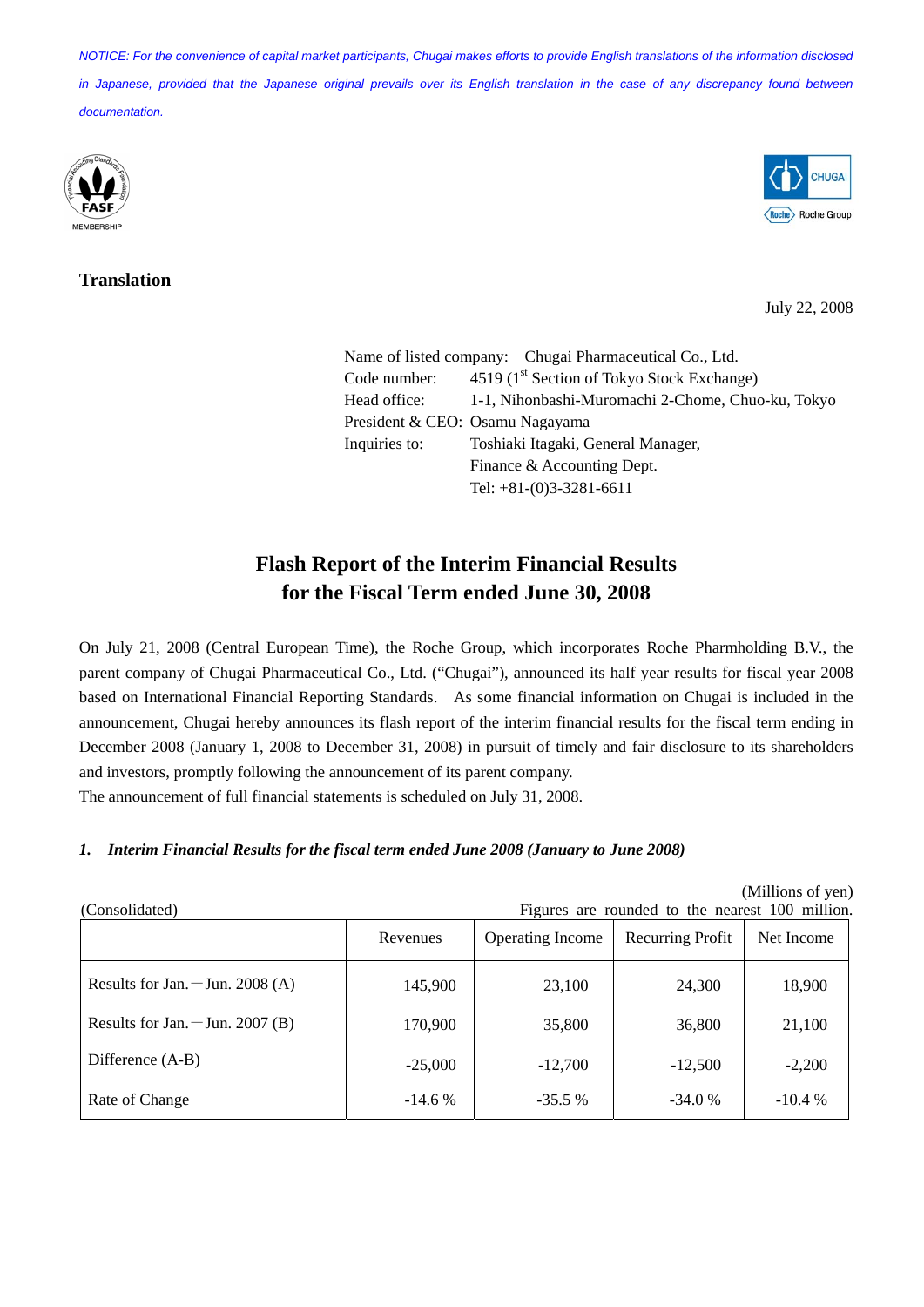| (Non-consolidated)               | Figures are rounded to the nearest 100 million. |                         |                  |            |
|----------------------------------|-------------------------------------------------|-------------------------|------------------|------------|
|                                  | <b>Net Sales</b>                                | <b>Operating Income</b> | Recurring Profit | Net Income |
| Results for Jan. $-Jun. 2008(A)$ | 138,300                                         | 16,700                  | 17,600           | 15,000     |
| Results for Jan. $-Jun. 2007(B)$ | 163,200                                         | 30,500                  | 32,100           | 19,600     |
| Difference (A–B)                 | $-24,900$                                       | $-13,800$               | $-14,500$        | $-4,600$   |
| Rate of Change                   | $-15.3%$                                        | $-45.2%$                | $-45.2%$         | $-23.5%$   |

(Millions of yen)

#### (1) Summary of Business Activities

During the period under review, the operating environment surrounding the pharmaceuticals industry in Japan remained extremely challenging as the government continued its policies to reduce medical expenditures through the reduction of NHI reimbursement prices and promote the use of generic medicines.

In this business climate, the Company endeavored to engage in aggressive product research and development (R&D) activities to achieve the continued development and acquisition of innovative new drugs, in addition to implementing marketing campaigns based on sound ethical and scientific principles that promote appropriate drug use as well as consumer confidence.

As a result of the above, the Company's consolidated revenues for the interim period under review amounted to ¥145.9 billion, down 14.6% compared to the same period last year. Reasons for this decline were the drop in sales of anti-influenza agent Tamiflu and the termination of the marketing agreement with sanofi-aventis at the end of last year. However, excluding these special factors, revenues were higher than for the previous interim period. Other factors accounting for the decline in revenues were the change in the price for recombinant human erythropoietin Epogin and the decline in royalties and other operating income (mainly milestone income). On the other hand, sales of our products that are our mid-term sales drivers continued to be favorable. These products included anti-cancer agent Tarceva, a human epidermal growth factor receptor (EGFR) tyrosine kinase inhibitor launched in December 2007, and anti-cancer agent Avastin, an anti-vascular endothelial growth factor (VEGF) humanized monoclonal antibody launched in June 2007. In addition, major increases were reported in sales of anti-viral agent Copegus and peginterferon alfa-2a Pegasys, which are used in combination; Actemra, a humanized anti-human IL-6 receptor monoclonal antibody; anti-cancer agent Herceptin, an anti-HER2 monoclonal antibody; and anti-cancer agent Xeloda.

Overseas revenues totaled ¥15.7 billion, which was down 15.6% compared to the same period last year, mainly reflecting the decline in royalties and other operating income, principally milestone income. Export sales of Actemra are also included in overseas revenues.

#### (2) Financial Results

Operating income for the interim period under review declined 35.5% from the same period last year, to ¥23.1 billion, mainly as a result of the decline in revenues. Recurring profit was ¥24.3 billion, down 34.0% from the same period last year. Net income amounted to ¥18.9 billion, a decline of 10.4%, and included extraordinary gains of ¥6.3 billion resulting from a new agreement with F. Hoffmann-La Roche Ltd. (Head Office: Switzerland) related to the sharing of co-development costs for Actemra.